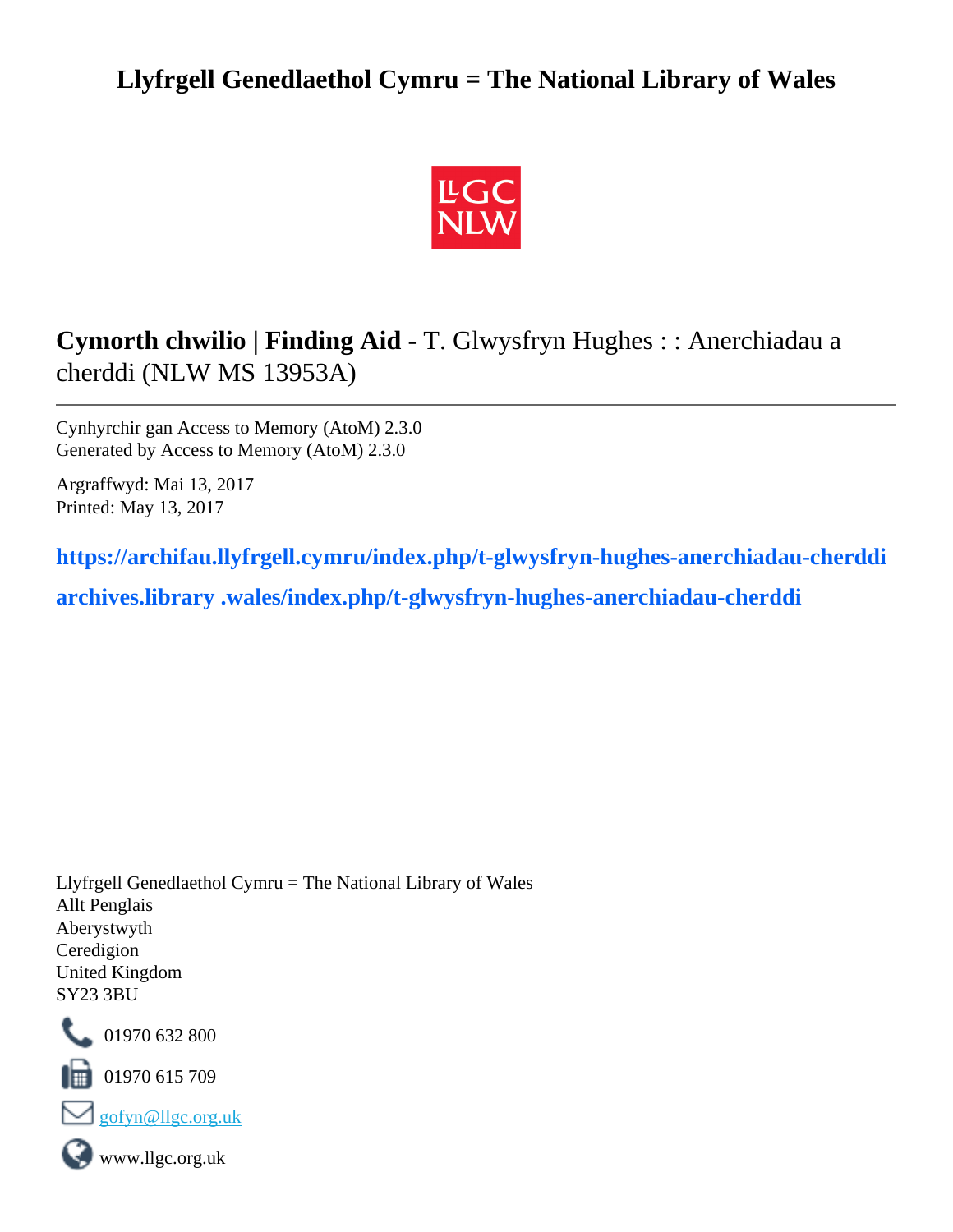# Tabl cynnwys | Table of contents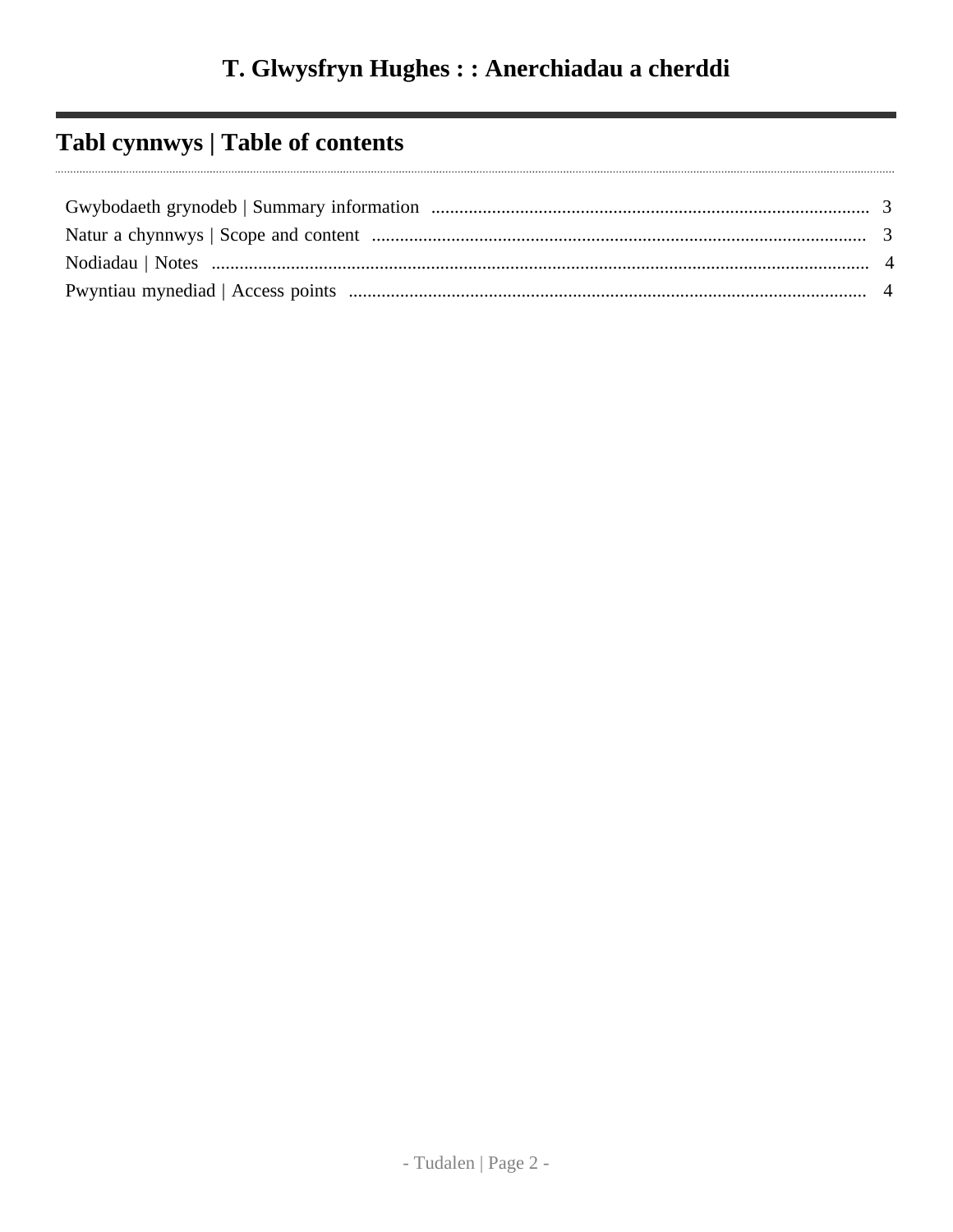#### <span id="page-2-0"></span>**Gwybodaeth grynodeb | Summary information**

| <b>Lleoliad   Repository:</b>                                                       | Llyfrgell Genedlaethol Cymru $=$ The National Library of Wales                                                                                             |
|-------------------------------------------------------------------------------------|------------------------------------------------------------------------------------------------------------------------------------------------------------|
| <b>Teitl   Title:</b>                                                               | T. Glwysfryn Hughes :: Anerchiadau a cherddi                                                                                                               |
| ID:                                                                                 | <b>NLW MS 13953A</b>                                                                                                                                       |
| Virtua system control<br>number [alternative]:                                      | vtls004034594                                                                                                                                              |
| <b>GEAC</b> system control<br>number [alternative]:                                 | (WIAbNL)0000034594                                                                                                                                         |
| <b>Dyddiad</b>   Date:                                                              | 1880-1895 (dyddiad creu   date of creation)                                                                                                                |
| Disgrifiad ffisegol  <br><b>Physical description:</b>                               | 182 ff. (ff. 23-5, 27 and 36 are tipped in; ff. 160y-180 blank; leaves<br>excised between ff. 49 and 50, 153 and 154). 205 x 160 mm. Cloth over<br>boards. |
| Lleoliad ffisegol  <br><b>Physical location:</b>                                    | ARCH/MSS (GB0210)                                                                                                                                          |
| <b>Iaith   Language:</b>                                                            | Welsh                                                                                                                                                      |
| Dyddiadau creu,<br>golygu a dileu   Dates<br>of creation, revision<br>and deletion: |                                                                                                                                                            |
| <b>Nodyn</b>   <b>Note</b><br>[generalNote]:                                        | Preferred citation: NLW MS 13953A                                                                                                                          |

### <span id="page-2-1"></span>**Natur a chynnwys | Scope and content**

A volume containing holograph addresses and poetry in Welsh, 1880-1895, including a copy of a poem composed in 1865 (ff. 118v-21v) by T. Glwysfryn Hughes; the addresses include Daniel O'Connell (ff. 4-17v), Goronwy Owen (ff.52v-68v), and Ann Griffiths (ff. 141v-60); also included is a transcript, 1883, of minutes relating to the closure in 1865 of Rose Place C. M. Church, Liverpool, and the opening of Fitzclarence Street C. M. Church, Liverpool (f. 2v).